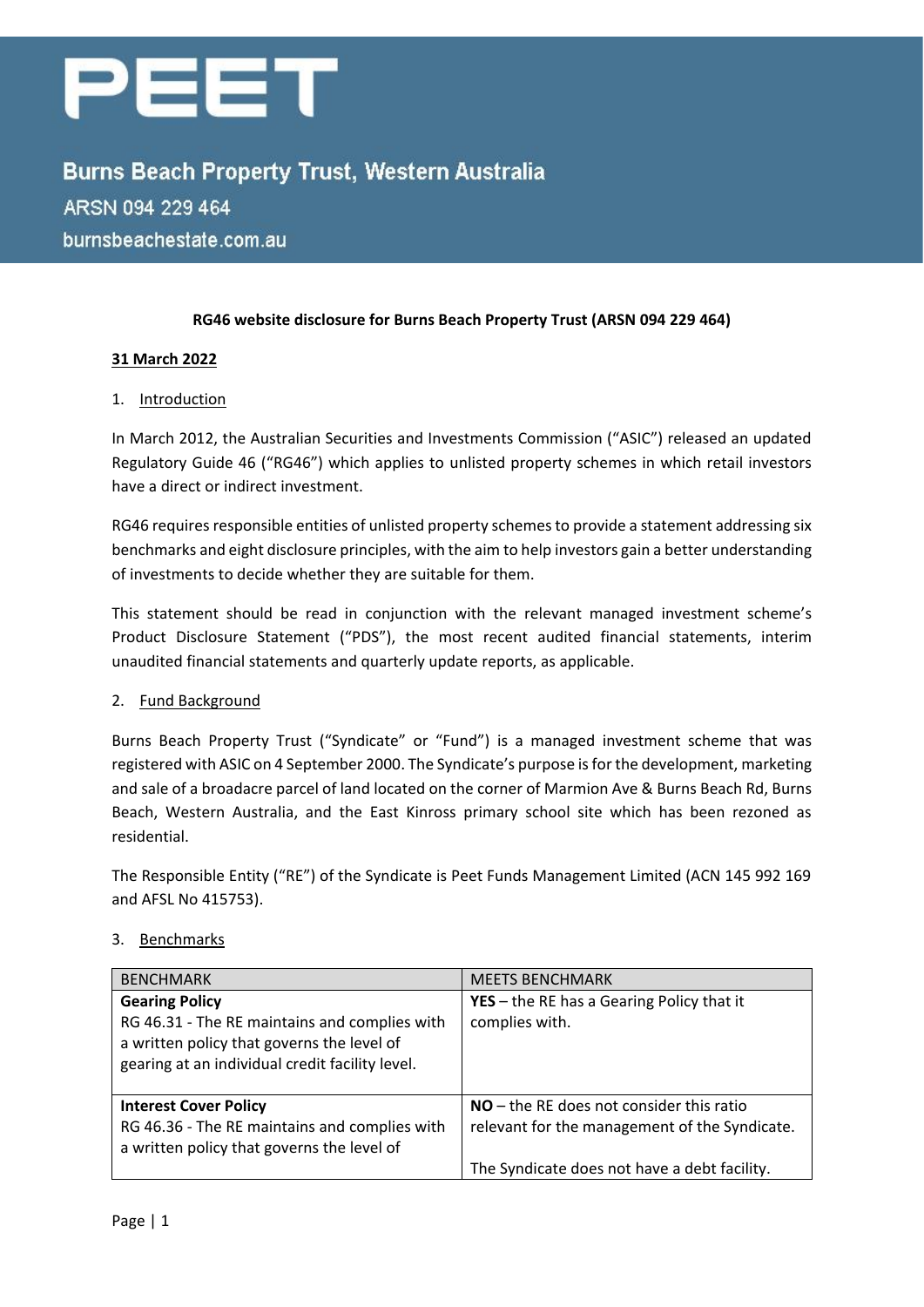| interest cover at an individual credit facility |                                                   |
|-------------------------------------------------|---------------------------------------------------|
| level.                                          |                                                   |
| <b>Interest Capitalisation</b>                  | NO - the RE does not meet the benchmark.          |
| RG 46.41 - The interest expense of the schemes  |                                                   |
| is not capitalised.                             | The Syndicate does not have a debt facility.      |
| <b>Valuation Policy</b>                         | YES - the RE has a Valuation Policy that it       |
| RG 46.45 - The RE maintains and complies with   | complies with.                                    |
| a written valuation policy.                     |                                                   |
| <b>Related Party Transactions</b>               | YES - the RE has a Related Party Transaction      |
| RG 46.53 - The RE maintains and complies with   | Policy that it complies with.                     |
| a written policy on related party transactions, |                                                   |
| including the assessment and approval           |                                                   |
| processes for such transactions and             |                                                   |
| arrangements to manage conflicts of interest.   |                                                   |
| <b>Distribution Practices</b>                   | $NO$ – the RE does not meet the Benchmark as it   |
| RG 46.58 - The fund will only pay distributions | may pay distributions from debt.                  |
| from its cash from operations (excluding        |                                                   |
| borrowings) available for distributions.        | Whilst the Syndicate does not currently have a    |
|                                                 | debt facility, it may have in the future.         |
|                                                 | The Syndicate's distribution practice would       |
|                                                 | continue to be governed by when profits and       |
|                                                 | funds are available, subject to relevant taxation |
|                                                 | legislation, the availability of franking credits |
|                                                 | and available working capital.                    |
|                                                 |                                                   |

#### 4. Disclosure Principles

The information in this Section 4 is based on the Syndicate's unaudited financial statements as at 31 March 2022.

### **Disclosure Principle 1 – Gearing**

**RG 46.62 – The RE should disclose the Fund's gearing ratio as calculated in accordance with the prescribed formula.**

Current Assets =  $$17,715,250$  = 13.71 Current Liabilities \$1,292,206

**RG 46.63 – The liabilities and assets used to calculate the gearing ratio should be based on the scheme's latest financial statements.**

The current gearing ratio is based on the Syndicate's unaudited statement of financial position as at 31 March 2022.

**RG 46.64 – If the scheme has material off-balance sheet financing, the RE should disclose a 'look through' gearing ratio that takes into account such financing.**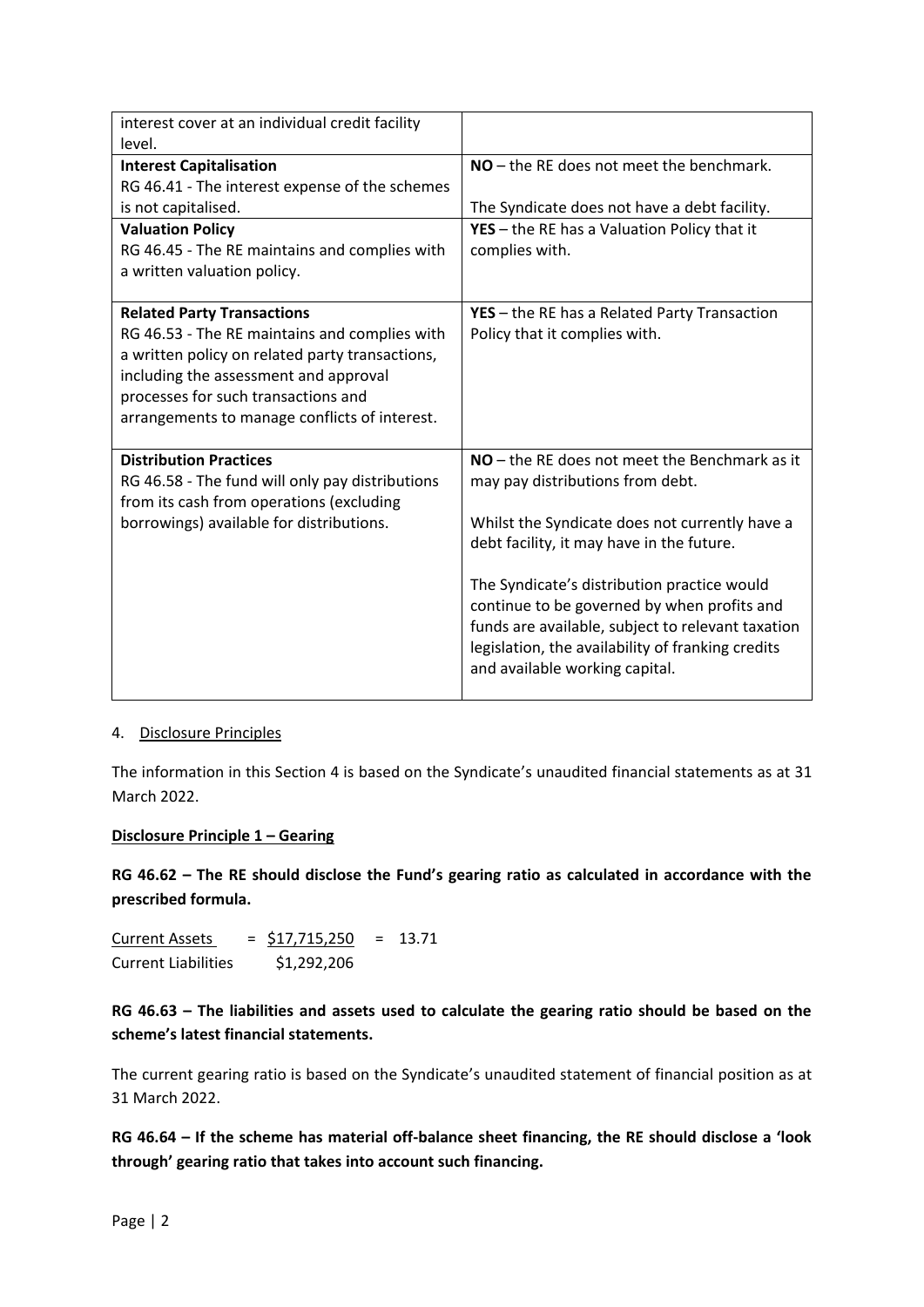The Syndicate has no debt.

# **RG 46.65 – The RE should explain what the gearing ratio means in practical terms, and how investors can use the ratio to determine the Fund's level of risk.**

The above gearing ratio provides an indication of the extent to which an entity may be funded by debt. Gearing ratios can affect a borrower's level of risk. A lower ratio of current assets to current liabilities may indicate a higher reliance on borrowings to fund investments and this can expose an entity to increased costs in times of financial stress or if interest rates rise.

The Syndicate has no debt.

### **Disclosure Principle 2 – Interest Cover**

## **RG 46.71 – The RE should disclose the Fund's interest cover ratio calculated in accordance with prescribed formula.**

Interest cover ratio is calculated by dividing an entity's earnings before interest, tax, depreciation and amortisation ("EBITDA") by its interest expense.

The Syndicate has no debt.

# **RG 46.72 – The EBITDA and interest expense figures used to calculate the interest cover ratio should be consistent with those disclosed in the scheme's latest financial statements.**

Not applicable. The Syndicate has no debt.

## **RG46.74 – The RE should explain how investors can use the interest cover ratio to assess the Trust's ability to meet its interest payments.**

Interest cover ratio measures a borrower's ability to meet interest payments from its earnings, which provides an indication of the borrower's financial health. The Syndicate has no debt.

#### **Disclosure Principle 3 – Borrowing**

**RG46.78 – The RE should clearly and prominently disclose:**

- **debt facility maturities;**
- **loan to value ratio and interest cover covenants and percentage of headroom before the scheme will breach any of their covenant in any credit facility;**
- **the assets to which the facility relates;**
- **the applicable interest rate;**
- **hedging;**
- **details of any terms within the facility that may be invoked as a result of scheme members exercising their rights under the constitution of the scheme; and**
- **the fact that amounts owing to lenders and other creditors of the scheme rank before an investor's interests in the Scheme.**

The Syndicate has no debt.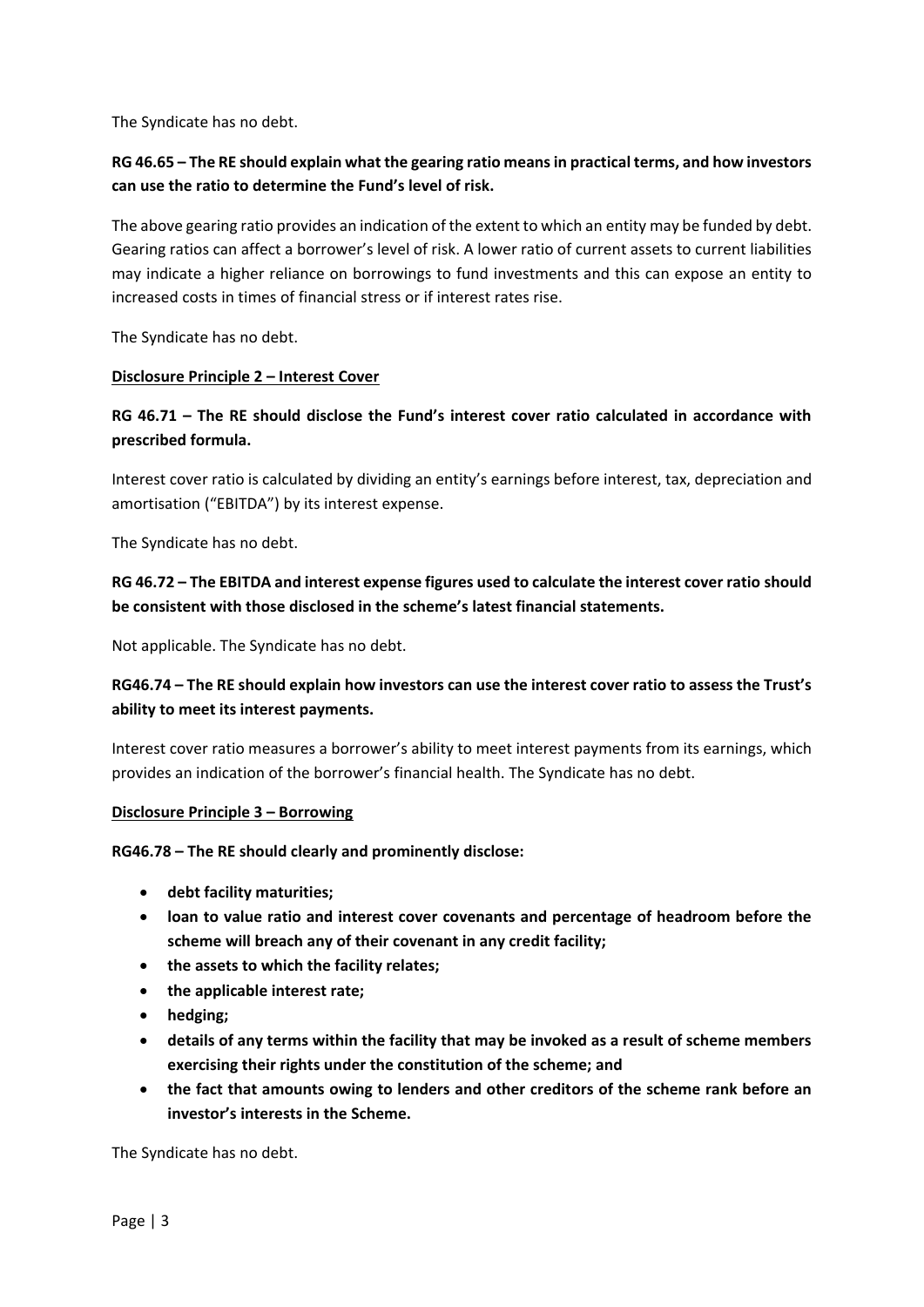**RG 46.79 – If any of the Fund's borrowings or credit facilities are to mature within the next 12 months, the RE should make appropriate disclosure about the prospects of refinancing or possible alternative actions (e.g. sales of assets or further fundraising).**

The Syndicate has no debt.

**RG46.80 – The RE should explain any risks associated with the Fund's borrowing maturity profile, including whether borrowings have been hedged and, if so, to what extent.**

The Syndicate has no debt.

**RG46.81 – The RE should disclose any information about fund borrowing and breaches of loan covenants that is reasonably required by investors.**

The Syndicate has no debt.

### **Disclosure Principle 4 – Portfolio Diversification**

**RG 46.87 – The RE should disclose the current composition of the Fund's direct property investment portfolio, including:**

- **properties by geographic location, by number and value;**
- **non-development projects by sector and development projects by number and value;**
- **for each significant property, the most recent valuation, the date of the valuation, whether the valuation was performed by an independent valuer and where applicable, the capitalisation rate adopted in the valuation;**
- **the portfolio lease expiry profile in yearly periods calculated on the basis of lettable area or income and, whether applicable, the weighted average lease expiry;**
- **the occupancy rates of the property portfolio;**
- **for the top five tenants that each constitutes 5% or more by income across the investment portfolio, the name of the tenant and percentage of lettable area or income; and**
- **the current value of the development and/or construction assets of the scheme as a percentage of the current value of the total assets of the scheme.**

The Syndicate develops and sells residential lots in the Burns Beach estate in Burns Beach, Western Australia. It is intended that, on completion of the development, the Syndicate will be wound up. It is not intended that the Syndicate will offer a diversified property portfolio investment.

The most recent independent valuation of the Syndicate's land is \$65,573,858 as at 30 June 2021.

# **RG46.88 – The RE should disclose its investment strategy. The RE should also provide a clear description of any significant non-direct property assets of the Fund, including the value of such assets.**

The Syndicate develops and sells residential lots in the Burns Beach estate in Burns Beach, Western Australia. It is intended that, on completion of the development, the Syndicate will be wound up.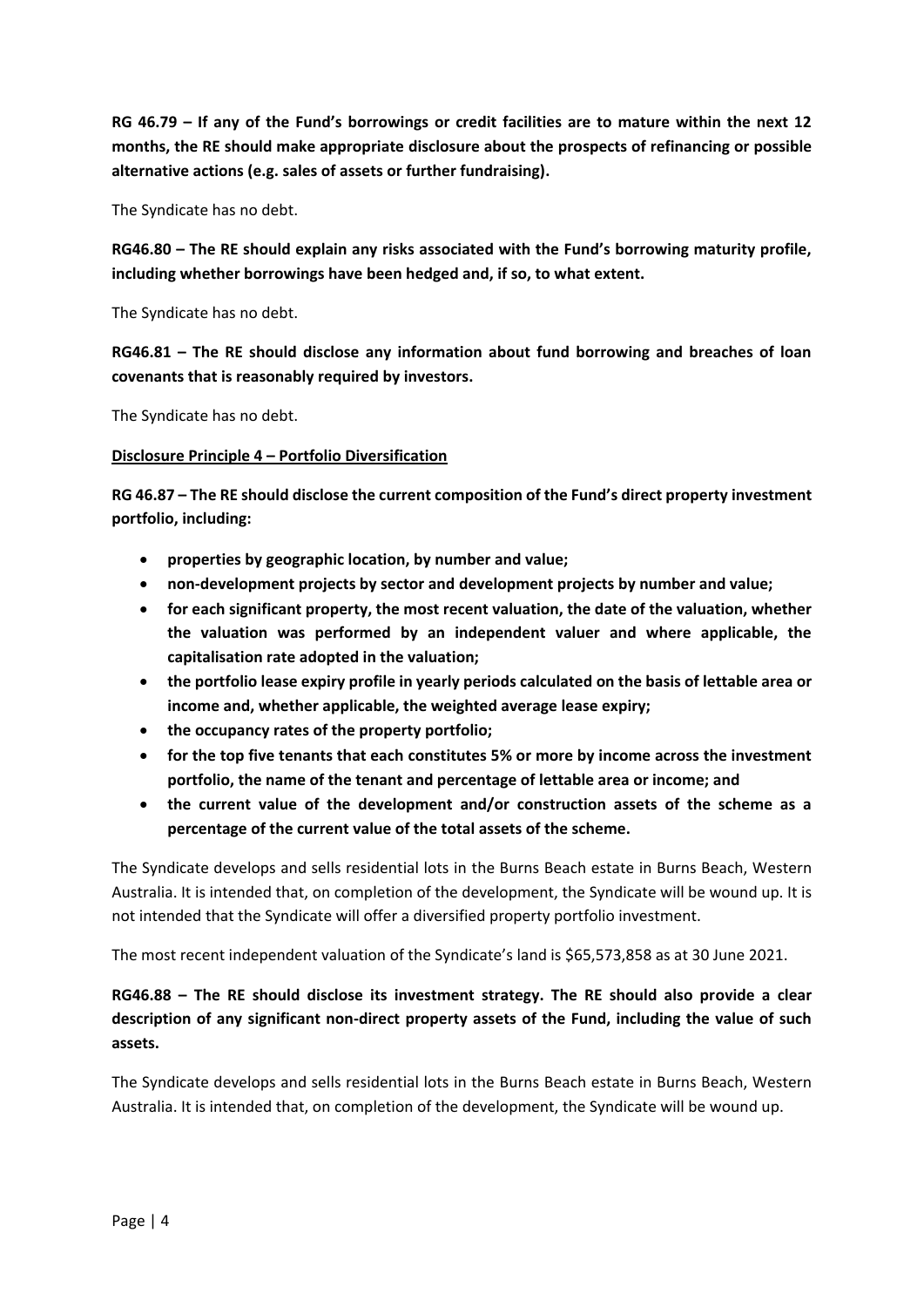In accordance with its unaudited statement of financial position as at 31 March 2022 the Syndicate's land (shown as inventory) accounted for approximately 80.63% of its total assets. The Syndicate's other major asset as at 31 March 2022 comprised cash (18%).

Quarterly updates regarding the status of the Syndicate's development are provided to members, with a copy lodged at ASIC.

**RG46.89 – REs of unlisted property schemes involved in property development should also disclose:**

- **the development timetable with key milestones;**
- **a description of the status of the development against key milestones identified;**
- **a description of the nature of the funding arrangements for the development (including the sources of funding and repayment strategies if borrowing is used to fund the development);**
- **the total amounts of pre-sale and lease pre-commitments where applicable;**
- **whether the loan to value ratio for the asset under development exceeds 70% of the 'as is' valuation of the asset; and**
- **the risks associated with the property developments activities being undertaken.**

Members of the Syndicate are referred to the most recent Quarterly Report for relevant updates on the details of the development including development timetables, sales updates and risks, as applicable and subject to commerciality considerations.

# **RG46.90 – The RE for any scheme that has over 20% of its assets in development based on an 'as if complete' basis should ensure that the scheme is clearly identified as a development and/or construction scheme.**

The principal activity of the Syndicate is the development, marketing and sale of the broadacre parcel of land located on the corner of Marmion Avenue and Burns Beach Road in Burns Beach, Western Australia currently marketed as Burns Beach Estate.

#### **Disclosure Principle 5 – Related Party Transactions**

**RG46.98 – REs that enter into transactions with related parties should describe related party arrangements relevant to the investment decision. The description should address:**

- **the value of the financial benefit;**
- **the nature of the relationship;**
- **whether the arrangement is on 'arm's length' terms, is reasonable remuneration, some other exception applies, or relief has been granted;**
- **whether scheme member approval for the transaction has been sought and, if so, when;**
- **the risks associated with the related party arrangements; and**
- **whether the RE is in compliance with its policies and procedures for entering into related party transactions for the particular related party arrangement, and how this is monitored.**

The RE has appointed a number of related entities to provide services to the Syndicate. In accordance with its Related Party Transaction Policy, the RE will only approve related party transactions which are on at least arm's length terms or if specific approval is received from members.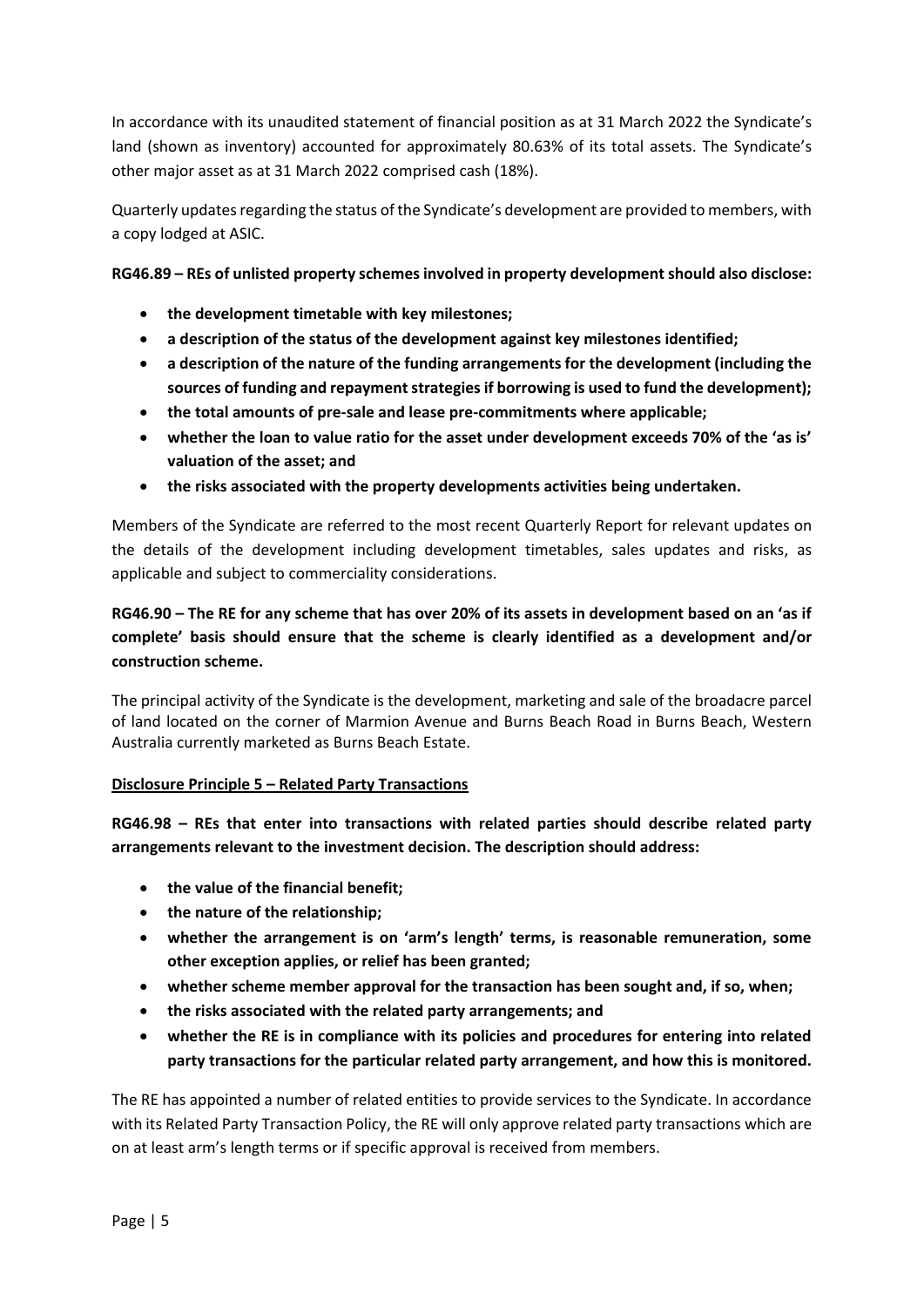Related party transactions are detailed yearly in the Syndicate's audited financial report.

#### **Disclosure Principle 6 – Distribution Practices**

**RG46.102 – If the fund is making or forecasts making distributions to members, the RE should disclose:**

- **the source of the current distribution (e.g. Cash from operations available for distribution, capital); and**
- **the source of any forecast distribution.**

The Syndicate intends to pay distributions to members subject to available working capital and franking credits. Refer to the most recent Quarterly Report for updates on details of any past or forecast distributions. Forecast distributions will be funded using cash and/or debt, as applicable.

### **Disclosure Principle 7 – Withdrawal Arrangements**

**RG46.104 – If investors are given the right to withdraw from the Fund, the RE should disclose a clear explanation of how investors can exercise their withdrawal rights, including any conditions on exercise.**

Members may, subject to the Constitution, sell or transfer their units at any time. However, the Syndicate is an illiquid investment and there is no liquidity or redemption facility offered.

# **RG46.105 – Any material changes to withdrawal rights (such as if the RE knows that withdrawal requests will be suspended), through ongoing disclosure.**

Not applicable.

### **RG46.106 – Responsible entities should also clearly disclose if investors have no withdrawal rights.**

Members may, subject to the Constitution, sell or transfer their units at any time. However, the Syndicate is an illiquid investment and there is no liquidity or redemption facility offered.

#### **Disclosure Principle 8 – Net Tangible Assets ("NTA")**

# **RG 46.108 – the RE of a closed end scheme should clearly disclose the value of the NTA of the scheme on a per unit basis in pre-tax dollars.**

The NTA per unit on a before tax basis of the Syndicate as at 31 March 2022 is shown on the Quarterly Report, for the quarter then ended.

The unaudited NTA (statutory) and NTA (valuation) per unit as at 31 March 2022 was \$27,294.48 and \$84,703.22 respectively.

**RG46.109 – ASIC consider that the RE should calculate the NTA of the scheme using the following formula:**

```
NTA = Net assets – intangible assets + / - any other adjustments
Number of units in the scheme on issue
```